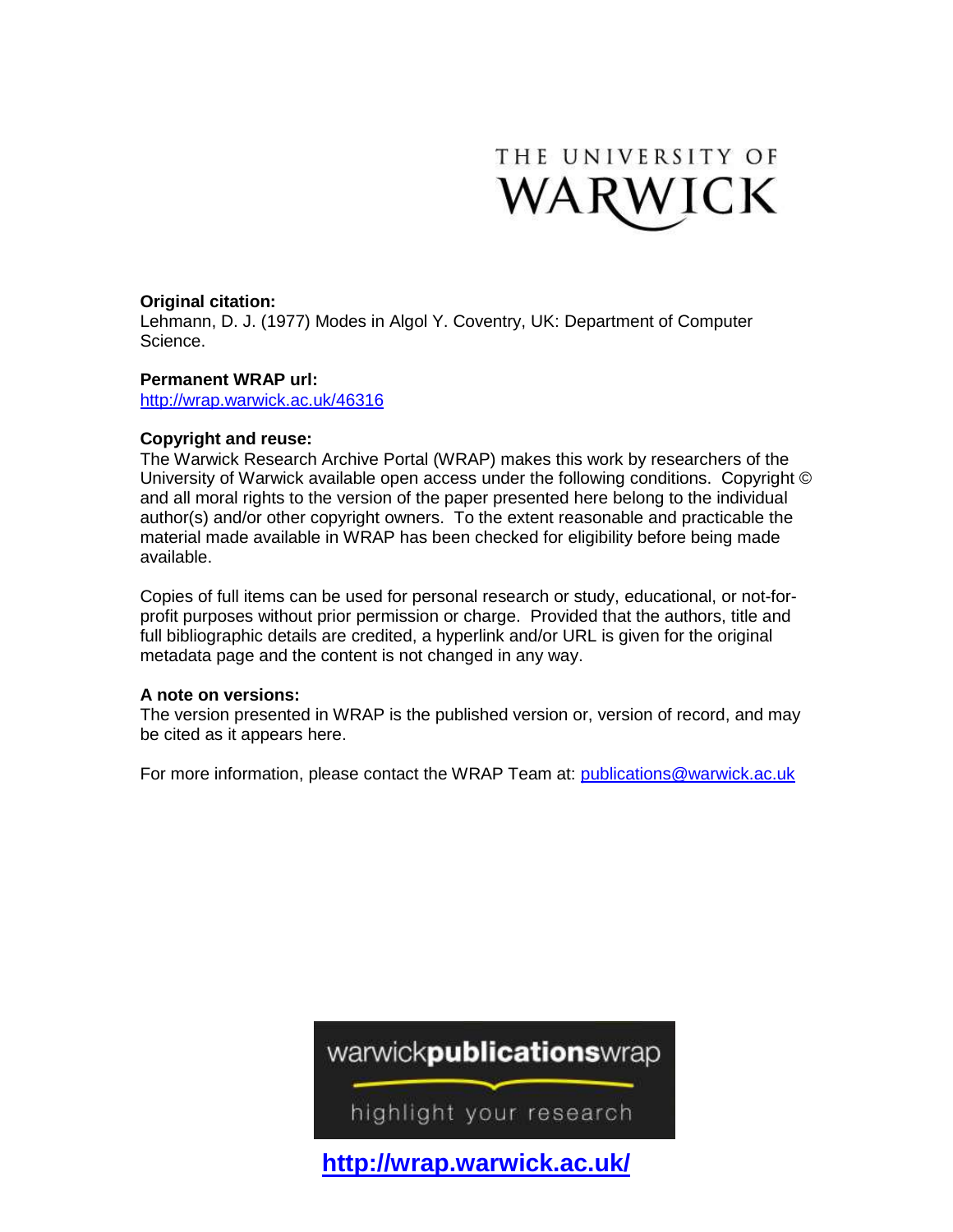

COMPUTER SCIENCE **DEPT** 

UNIVERSITY OF WARWICK

# 17

# MODES IN ALGOL Y

BY

# D. J. LEHMANN

Department of Computer Science University of Warwick COVENTRY CV4 7AL ENGLAND

February 1977.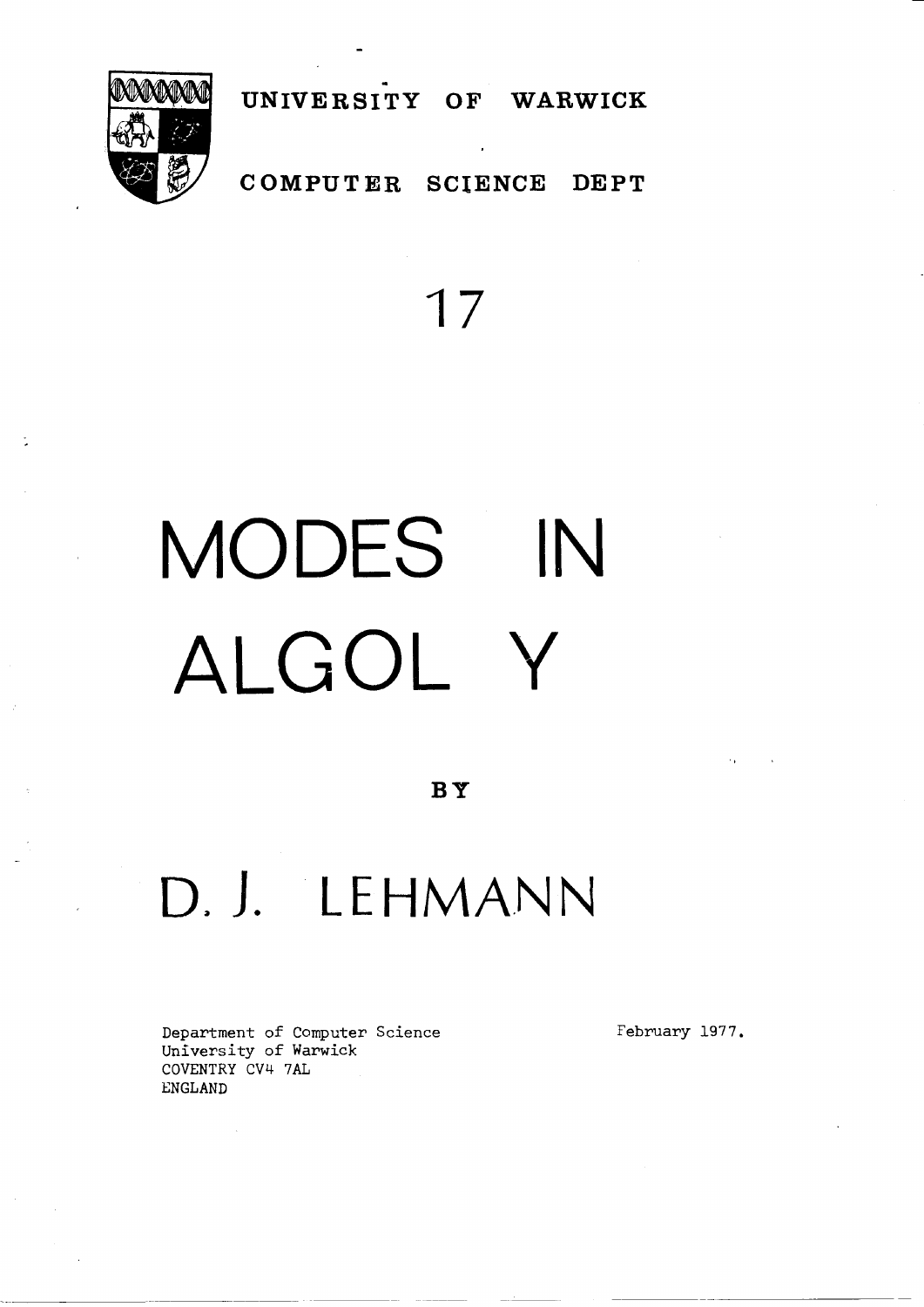## Modes in ALGOL Y

Daniel J. Lehmann Department of Computer Science University of Warwick Coventry, West Midlands. CV4 7AL

#### Introduction.  $\mathbf{1.}$

It recently appeared to the author that the semantics of recursively defined data-types ( from now on the term circularly defined data-types will be used to keep away from the "recursive function theory" connotation of the adjective "recursive") could benefit largely from the bulk of recent work on domain equations initiated by Dana Scott.

This note's purpose is : to suggest to people working on the definition of programming languages an alternative way of thinking about circularly defined data types, and to interest the theoretical community to concrete data types, as opposed to the abstract data types of Liskov and Zilles  $(74)$ , and ADJ  $(75)$ . The way chosen for that purpose is a reflection on mode definition in ALGOL 68. This language has been chosen because it is the most comprehensive attempt to define a useful, powerful language with extensive type checking; the critical remarks contained in this note are only provoked by the fact that the ALGOL 68 report is the only serious formal attempt to describe mode definition and as such the only one worthy of criticism.

Let the reader be warned that the ALGOL 68 jargon will be used but not exclusively and that the author's critical reading of Tanembaum's (76) tutorial paper hides only appreciation and admiration.

 $\mathbf{1}$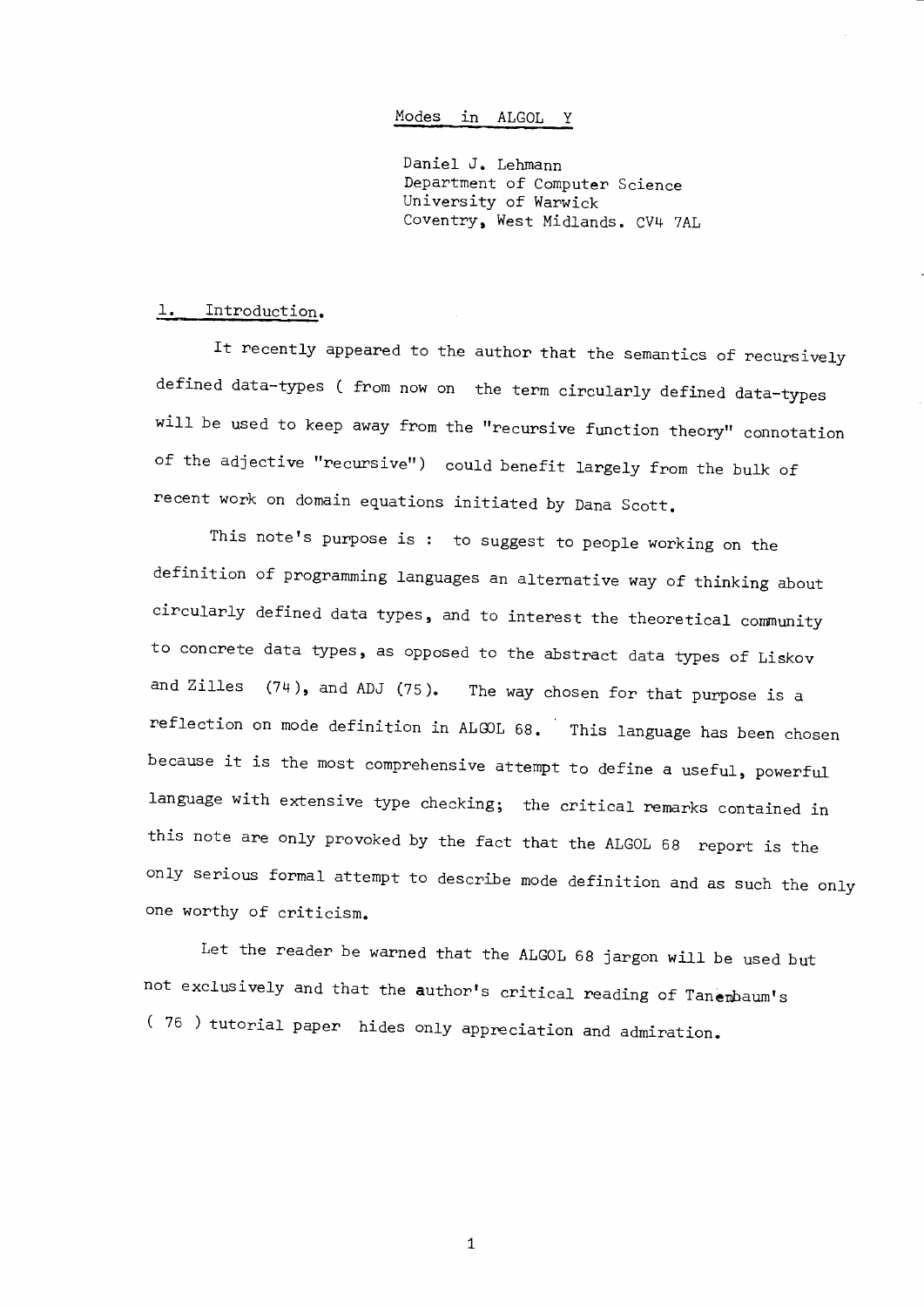# 2. FORTRAN, ALGOL 60 and the untyped procedures.

The concept of a sub-program with parameters as expressed in the FORTRAN subroutines, the ALGOL 60 procedures or the assembler macros has been recognized since the early times of computing to be of cardinal It is the key to clear and pleasant programming (the moderns importance. would say structured). It is certainly with us to stay.

The FORTRAN designers also realized that it was vital that subroutines could accept other subroutines as parameters, thus opening the way to selfapplication, even in the absence of self-invocation, as in the following example.

SUBROUTINE  $F(P)$  $IF(.FALSE.)$  CALL P PRINT 1 **RETURN** 1 FORMAT ('HELLO')

END PROGRAM SELF  $CALL$   $F(F)$ **STOP** END

Another key idea which is with us to stay was introduced in FORTRAN : typing. Each identifier has a type and can only hold "values" of that specified type. All subroutine identifiers have type "subroutine". All these ideas were borrowed by ALGOL 60 in which one new key idea was introduced : circular definition of procedures. The block structure is really only a secondary benefit of circularity. As a consequence selfapplication could be put to non-trivial use and no simple mathematical object could be seen to be an acceptable semantic domain for procedures.

 $\sqrt{2}$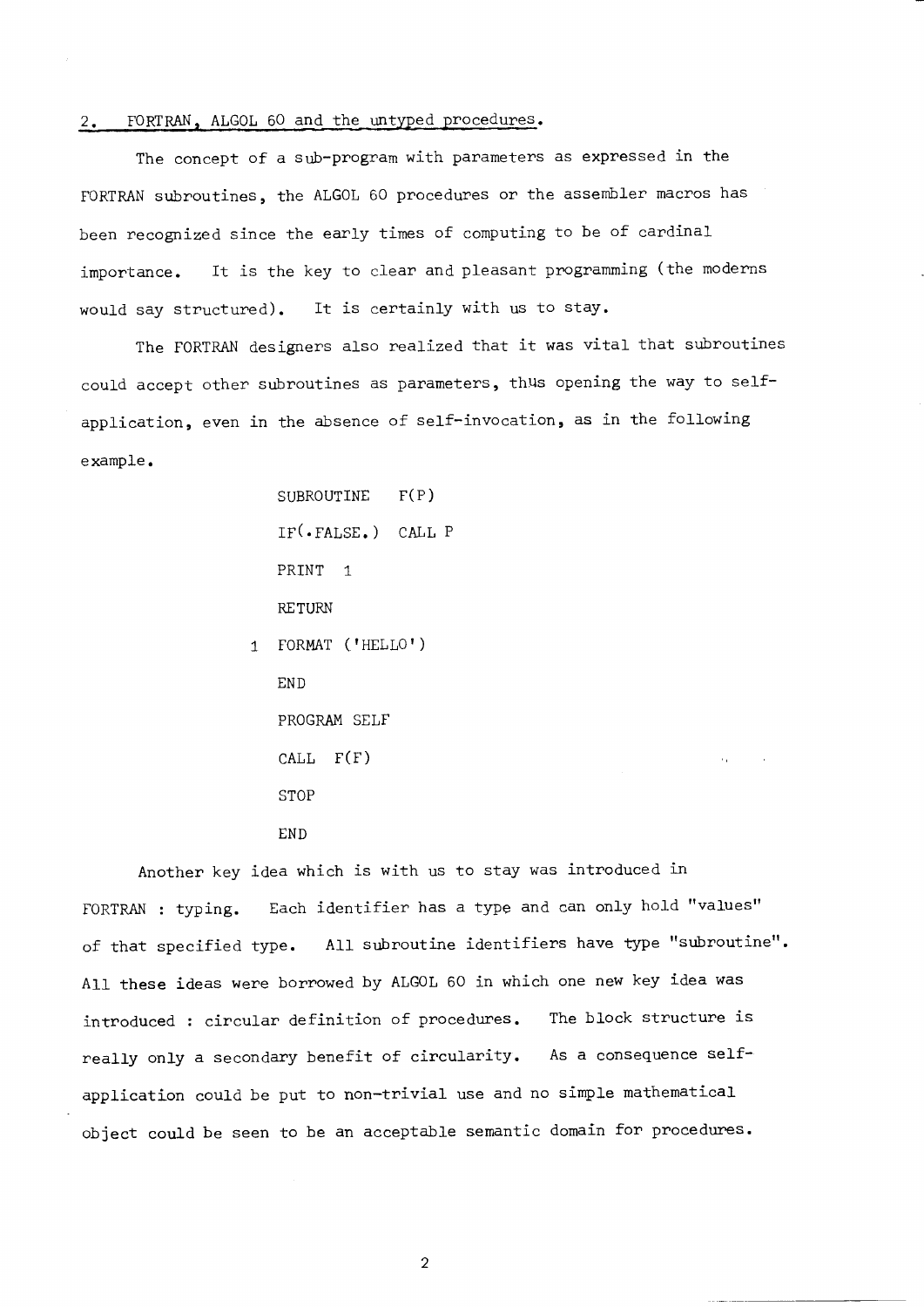Most programmers, and certainly the ALGOL 68 group, thought that this was an unexpected result of a careless definition of types in ALGOL 60, was computationally meaningless and should be banned in ALGOL X, the next version of the language.

#### Typed procedures in ALGOL 68.  $3.$

The principles of orthogonal design and static mode checking of ALGOL 68 implied that procedures should be typed. In the type of a procedure are fixed the number of its arguments, the type of each argument and the type of its value. As a consequence self-application seems to have disappeared. Now the principle of orthogonal design and that of extensibility, spelled out by Tanenbaum (76) implied user-defined modes. Quoting from Tanenbaum :"Another principle, related to that of orthogonality, is the principle of extensibility. ALGOL 68 provides a small number of primitive data types, or modes, as well as mechanisms for the user to extend these in a systematic way. For example, the programmer may create his own data types and his own operators to manipulate them", or later from the same author : "One of the most powerful features of ALGOL 68 is its rich collection of data types (modes), and the facilities it provides programmers to define their own modes".

The application of the principle of orthogonal design now demanded that circular definitions of modes be accepted without any restrictions, as circular definition of procedures is accepted without restrictions. For reasons that we shall try to elucidate later the ALGOL 68 designers departed from their proclaimed policy of orthogonal design and imposed restrictions on recursively defined modes. Before studying this question let us pause and mention two other quirks in the definition of ALGOL 68.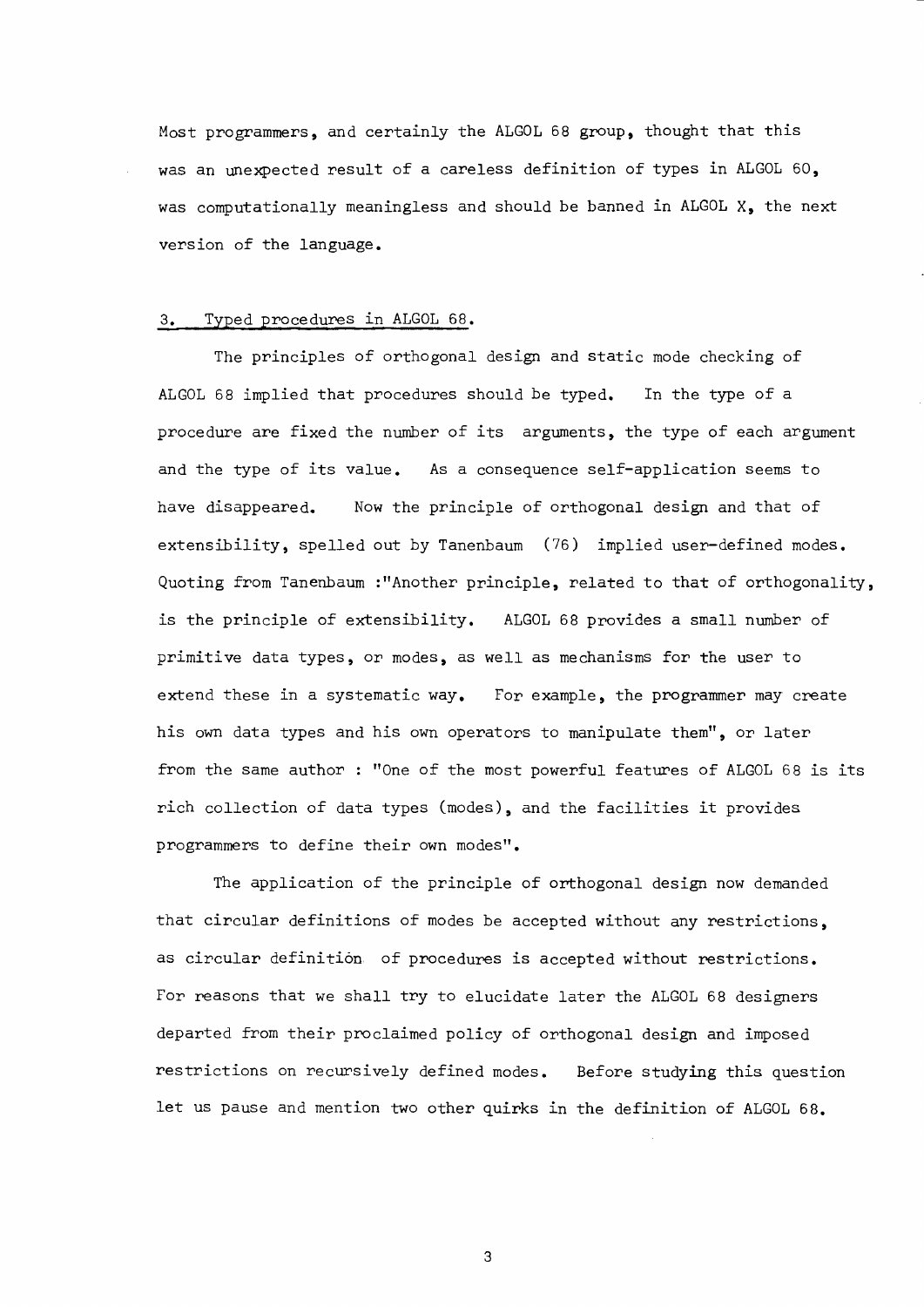#### Void ? 4.

The revised ALGOL 68 report 0.2.2. (b) claims : "Moreover, in ALGOL 68, a mode-declaration permits the construction of a new mode from already existing ones." We shall come back later to this same quotation because it seems to exclude circularly defined modes but what the author wants to stress now is that it seems to imply that modes are always built from modes by the use of mode-constructors. This is not the case : void is a notion which cannot be derived from the metanotion MODE, nevertheless modes can be built from void, for example : proc (int) void is a mode.

This is obviously a pain to Tanenbaum who explains : "A procedure that is not used as a function, that is, does not return any explicit value, is said to return void." What is probably meant is that such a procedure is said to return an object of "mode" void, though void is not exactly a It would be conceptually much simpler to allow void to be a basic mode. mode, consisting of only one object, from which other modes can be defined. An object of mode proc (int) void would then naturally return as its value, not void, but the unique object of mode void.

#### Nil.  $5.$

Tanenbaum writes : "In list processing applications, it is necessary to have some marker to indicate the end of a list. When programming in Assembly Language, zero is often used. In ALGOL 68 a special symbol, nil (RR 5.2.4), is provided to end lists."

It is indeed surprising that a concept of ALGOL 68 should be best explained by analogy to machine language. It will be shown in the sequel that proper use of empty lists should enable the user to by-pass this strange nil.

 $\frac{1}{2}$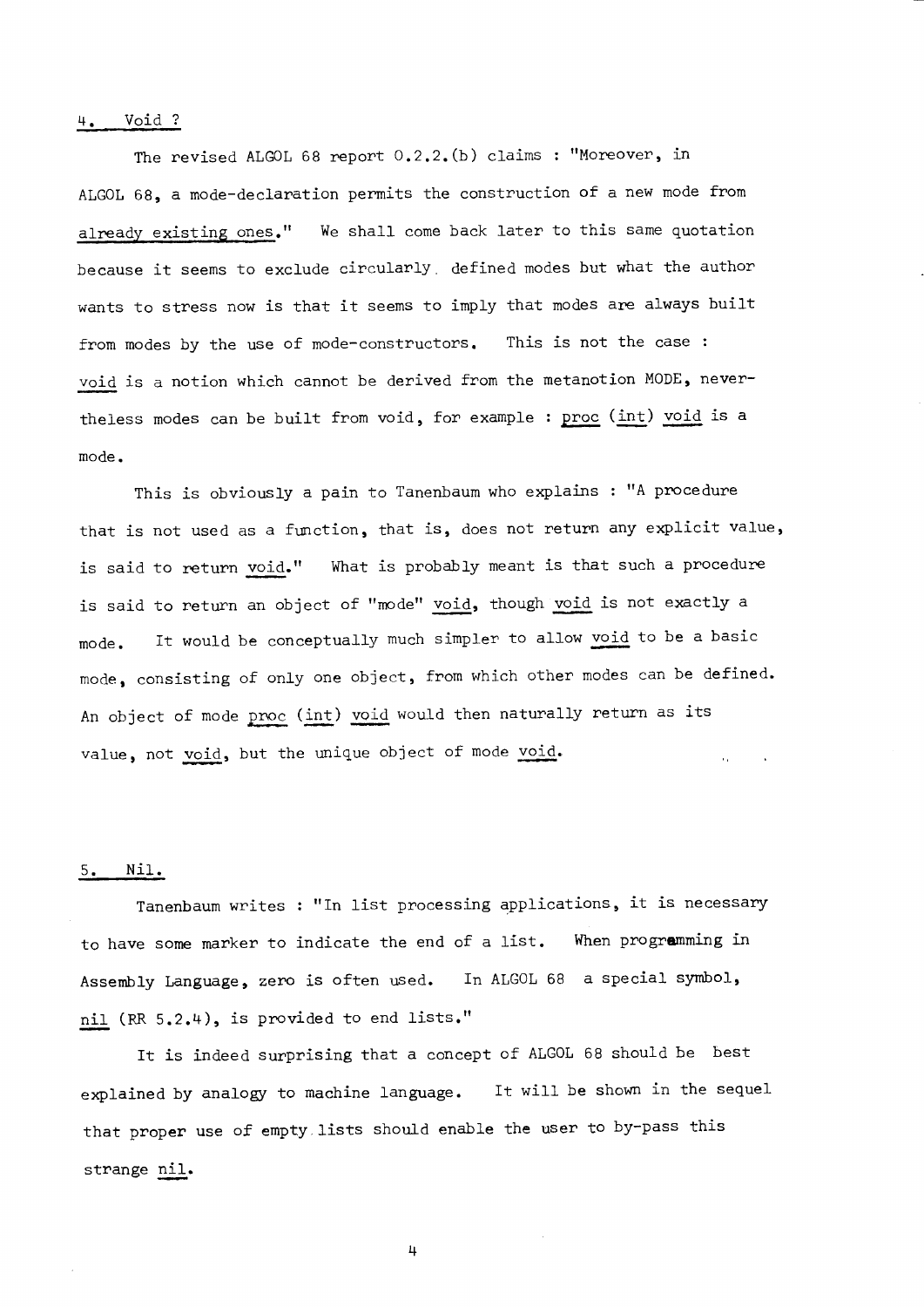# 6. Circularly defined modes.

As was indicated at the beginning of Section 4 the ALGOL 68 revised report seems in one place to exclude circularly defined modes altogether.

At another point (RR 4.2) : "Mode-declarations provide the definingmode-indications, which act as abbreviations for declarers constructed from the more primitive ones or from other declarers or even from themselves".

There the report explicitly allows circularity (the author knows that where you can see it is allowed is not in the comments, but in the formal definition, but the formal definition is so obscured by all its restrictions that nobody, except its authors is and the implementers, will probably ever bother to read it in full). Yet the "even" seems to indicate mild contempt or more probably instinctive fear from that facility.

Nevertheless both the Report and Tanenbaum acknowledge that the mode-definition facility is essential only when modes are circularly defined.

Later (RR 4.2.1.) we find: "The use of 'TALLY' excludes circular chains of mode-definitions such as mode a=b, b=a". This comment is poor in informative value but it means that some circular definitions are forbidden; to know which ones one may work out what the effect of the metanotion TALLY is in the vW-grammar, rely on the taoist explanation of (RR 7.4.1.) or trust Tanenbaum who explains : "As you might expect, ALGOL 68 allows all the modes that are intuitively reasonable and prohibits those that are not." Unfortunately the author can only strongly disagree with this last explanation. Here are some examples.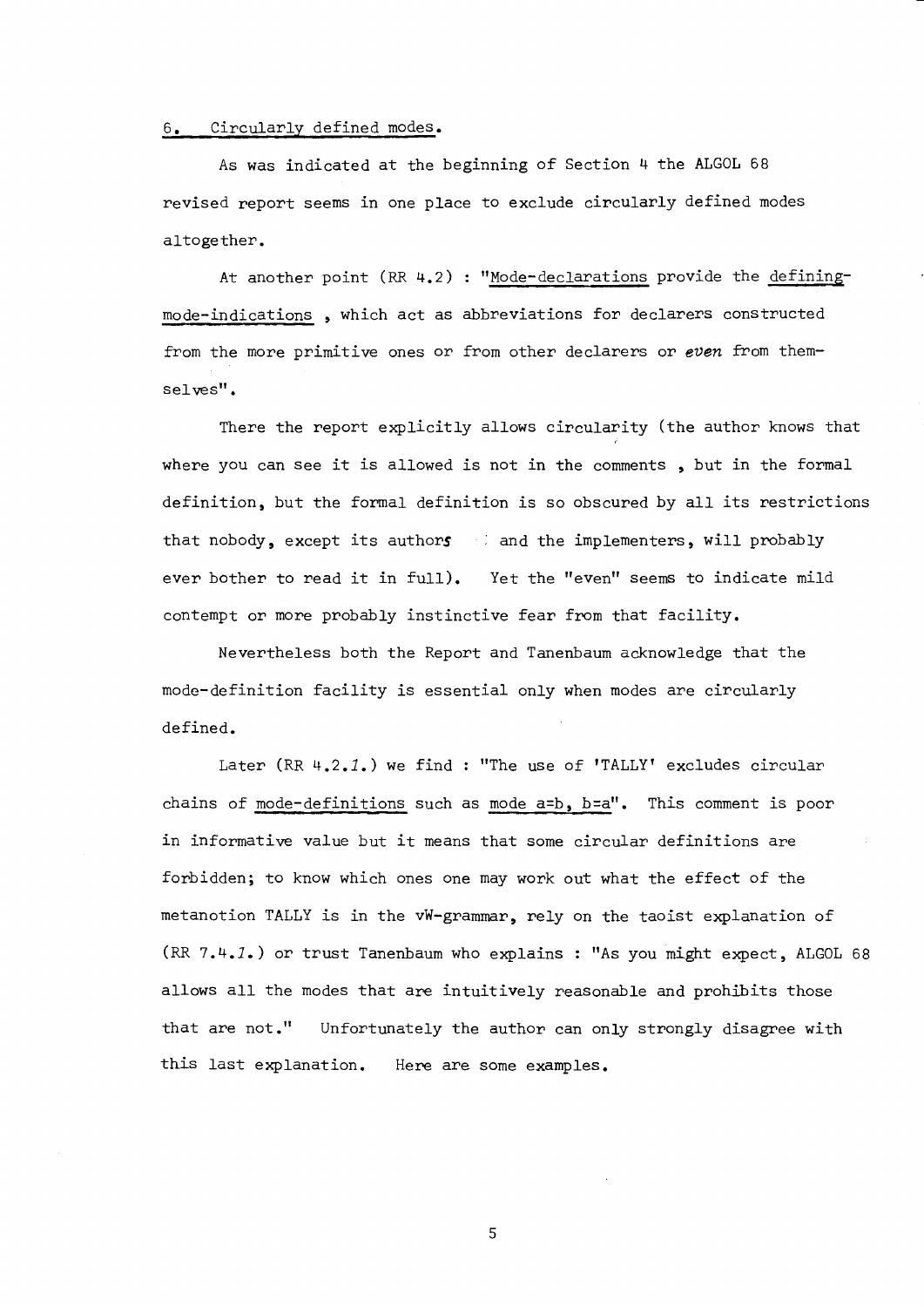mode fun, mode notfun = <u>proc</u> (fun) fun  $=$  proc notfun is legal. Is it intuitively reasonable? is illegal. Is it intuitively less mode Surely <u>a</u> is not a very useful mode but : pnoc  $a = a$  $f = (\underline{\text{int}}\; k$  )  $\underline{\text{int}}$  :  $f(k)$  is legal and exactly as useless. neasonable than the previous example? is illegal. What is wrong with it?

Later it will be shown that all the above examples make perfect sense as defining initial fixpoints of domain equations, but before that let us show how cumbersome and inelegant is, in ALGOL 68, the definition of a mode as simple as a linear list of atoms. Suppose that the mode atom has been defined. The ALGOL 68 way of defining a mode list of atoms would be :

mode listofatoms = struct (atom top, ref listofatoms tail)

The problem is that the mode listofatoms which can be pictorially depicted by :



does not match at all the intuitive idea of a list.

An object of type listofatoms is not a list of atoms it is a possible element in a list of atoms, more precisely a possible implementation of such an element. No wonder that writing programs for list processing will be a very unnatural task.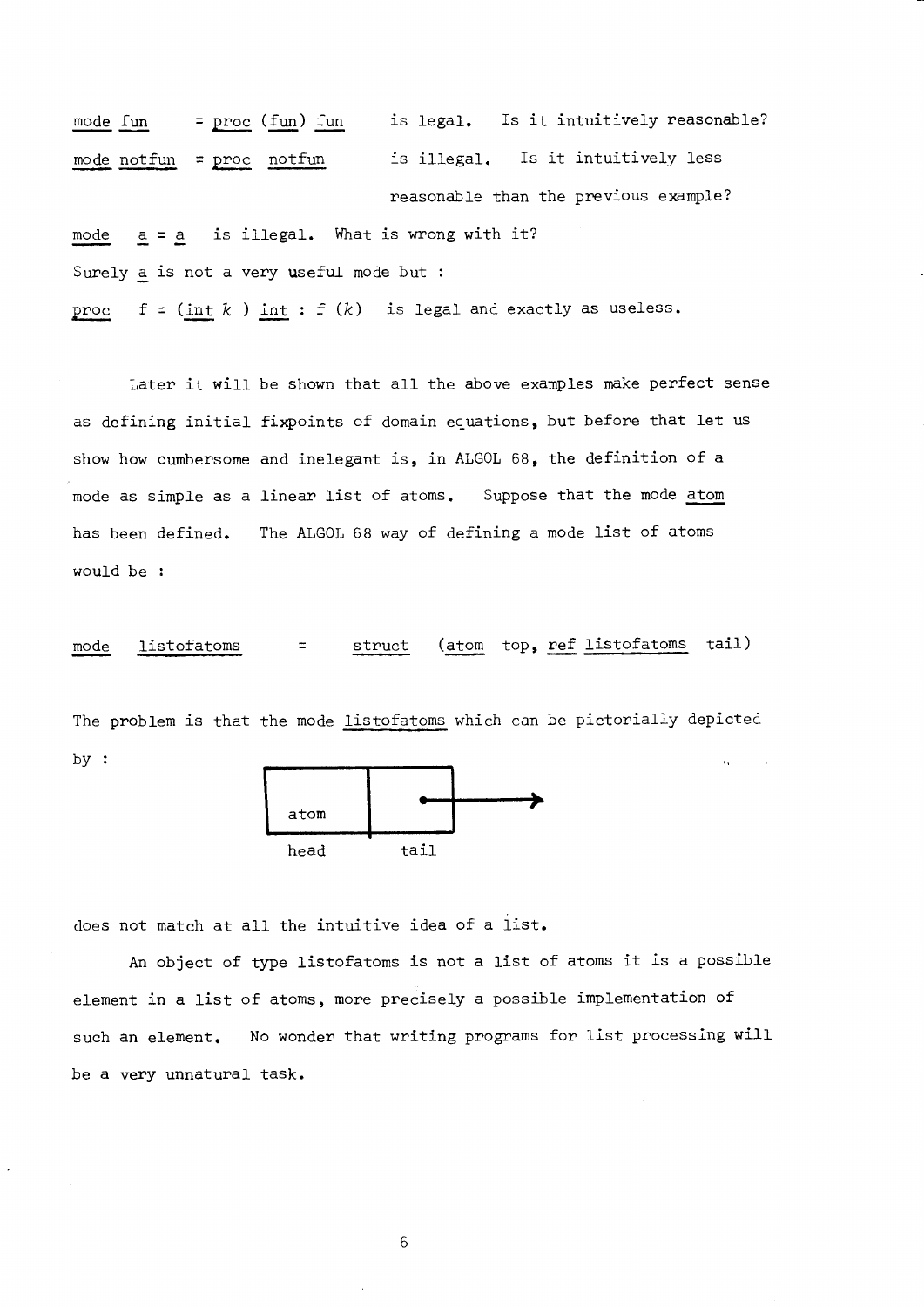Moreover, there is no way the empty list of atoms can be made an object of mode listofatoms. As a consequence initializations and termination tests will look weird.

An attractive alternative will be informally presented now, by using arbitrary circular mode-definitions, and supposing void is a mode of which there exist a unique object : constant of type void.

The following definition is totally heretic from the ALGOL 68 point of view but nevertheless, gives a good idea of what a list of atoms should be :

union (void, struct (atom top, latom tail)) mode latom  $\equiv$ 

Notice that the ref has disappeared and that the above definition is a straightforward translation of the idea that a list is either empty or consists of a first atom followed by a list. Now list processing can be performed naturally.

Let us rewrite in this style Tanenbaum's example (3.10). begin

```
mode
        person = struct (string name, int score);
modelperson = union (void, struct (person top, lperson tail) );
lperson gameresults := constant of type void, unlooked;
bool empty, still looking; string bowler; int bowled;
make term (stand in, " " );
while read ((bowled, bowler)) ; bowled > ogameresults := ((bowler, bowled), gameresults)
do
od;
```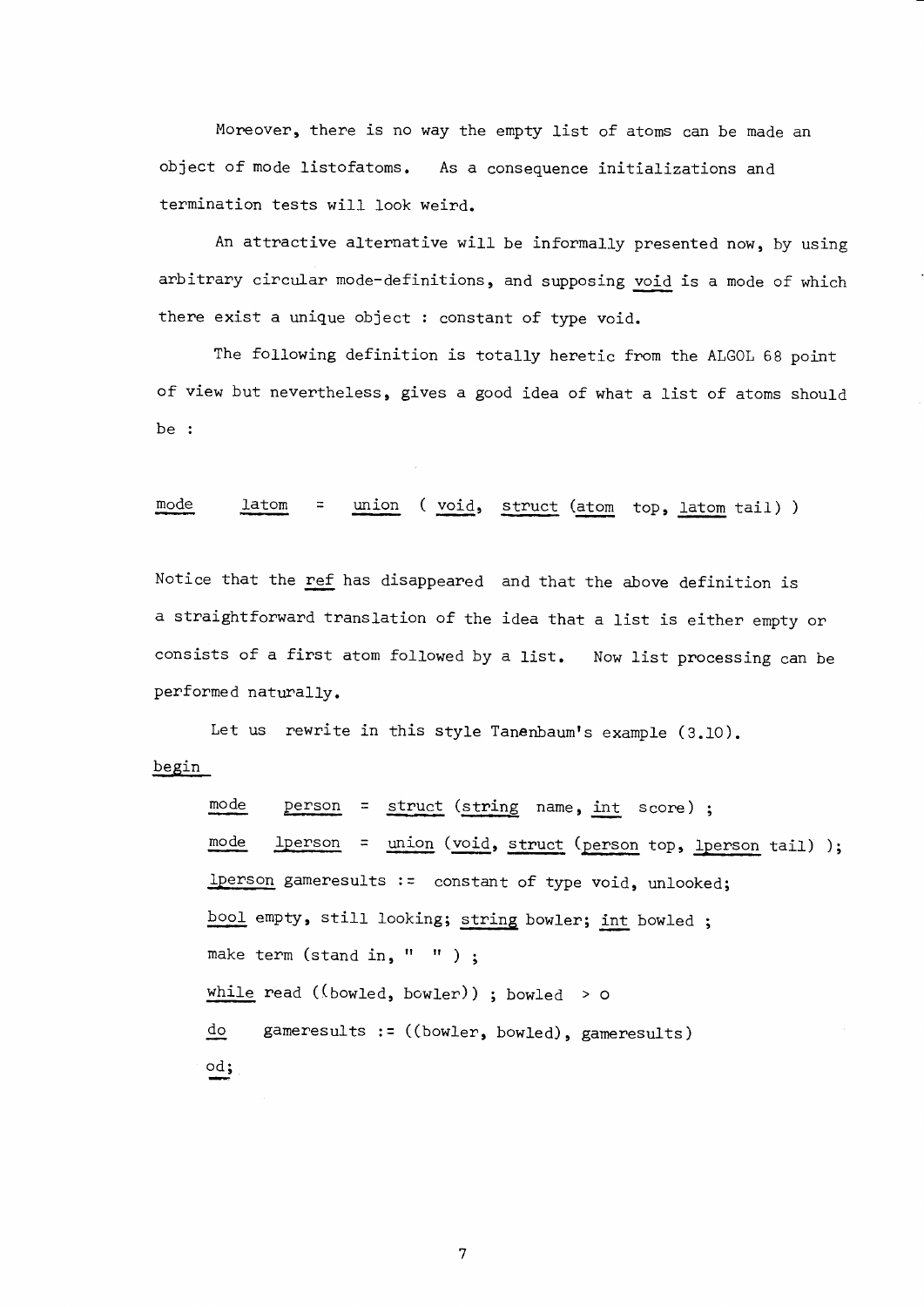$t$  phase 2. look up the scores  $t$ 

while read ((newline, bowler)); bowler  $*$  " "

```
do still looking := true; unlooked := gameresults; empty := false,
```
while still looking  $\land$   $\blacktriangledown$  empty

do case unlooked in  $(void)$  : empty := true,

if name of top of list = bowler

then print ((bowler, score of top of list, newline));

(struct (person top, Iperson tail)list):

 $\mathcal{A}_{\mathcal{A}}$ 

else unlooked := tail of list

fi

 $\stackrel{\text{esa}}{\text{--}}$ 

od

.<br>If still lookin

then print ((bowler, "not in our league", new line)) f!

od

en\_d

The reader should notice that by introducing a unique constant of type void one has acheived the objective of having only one empty list (an empty list of atoms is also an empty list of books), without having to play with a nil object of undefined mode.

The difference in. mode between the empty list and non-empty lists reflects the fact that the operations available on non-empty lists (top and tail ) are not available on the empty list.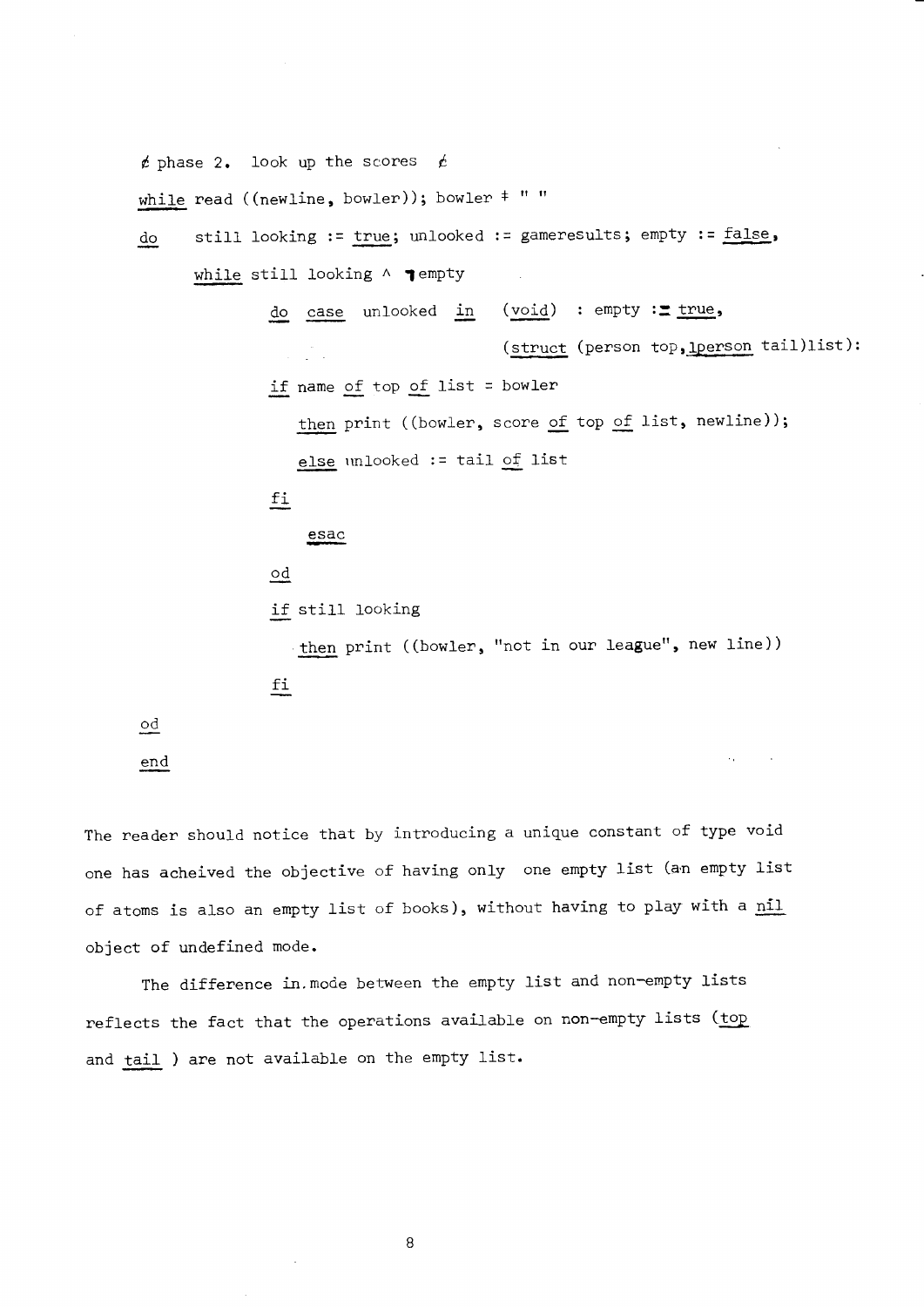A more general notion of a list (like the one used in LISP) could be defined by :

# mode glatom = union (void, struct (union (atom, glatom) head, glatom tail))

which defines as clearly as possible a generalized non-empty list to be composed of a head which is either an atom or a list, and a tail which is a list. This definition looks very different than the one which would be suggested by ALGOL 68 :

mode alglist = struct (alglist head, alglist tail) which in fact defines unlabelled binary trees. It is clear that there is some kind of equivalence between generalized lists and binary trees; nevertheless it seems very unwise to force the programmer to use binary trees when he is thinking in terms of lists. The binary tree representation of a one element list is, for example, very unnatural.

# 7. References, pointers and list processing.

One of the main innovations of ALGOL 68 is the introduction of modes of type ref "something". Is this novelty an asset or a liability? Tanenbaum first justifies extensively the introduction of reference-to modes by stressing the difference between constants and variables and insisting that certain formal parameters should be specified as variables (those which are assigned to) and that others should be specified as constants. But later he goes on : "Variables involving ref "something" are typically used in list processing applications". But list processing is not specially concerned with the distinction between assignable and non-assignable formal parameters. What is then the real reason for introducing modes of type ref "something" ? The distinction between constants and variables could have been brought up to light in a much less

 $-9 -$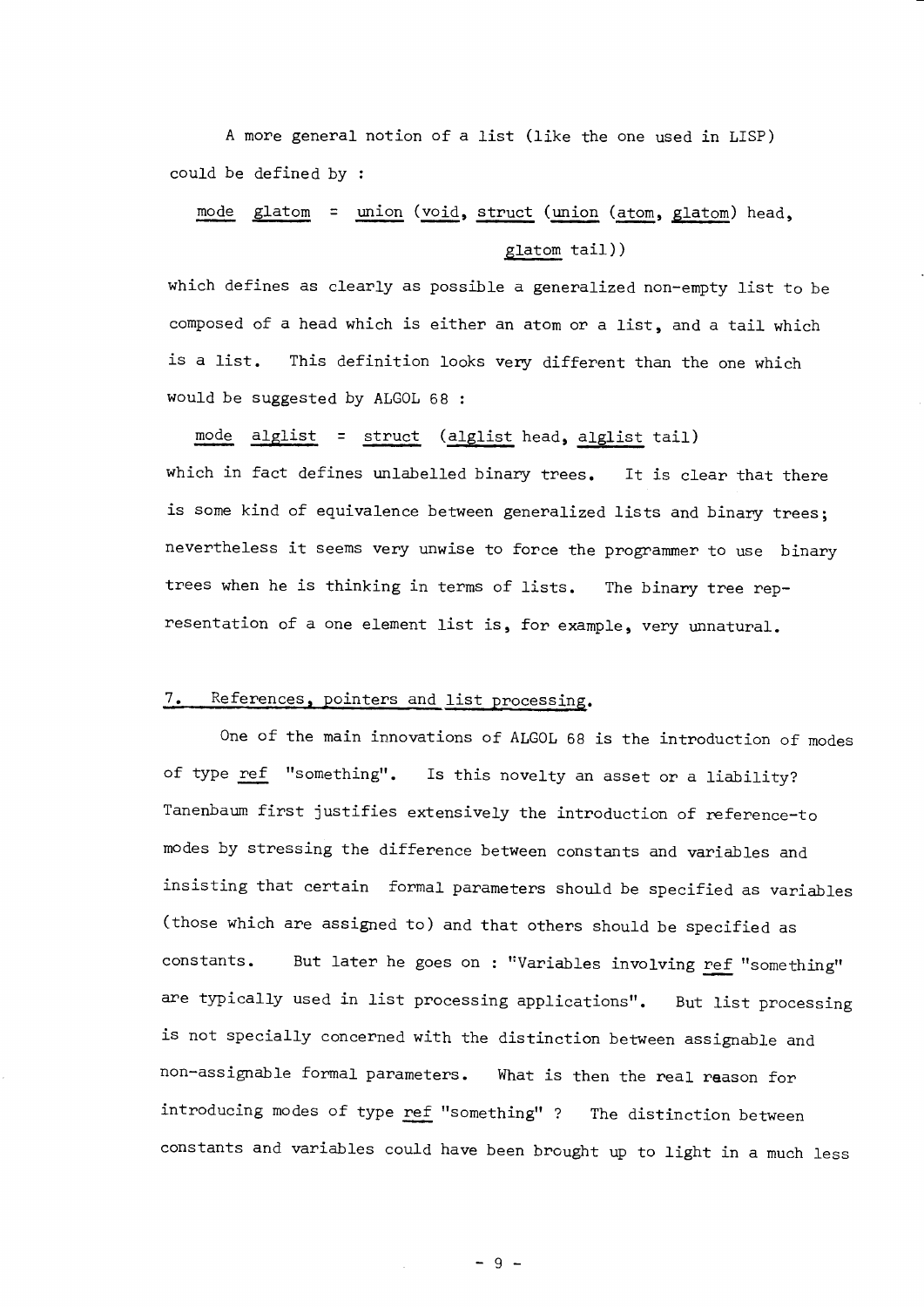general way and it seems to the author that the introduction of references in ALGOL 68 is mainly intended for list processing. In fact list processing would be impossible in ALGOL 68 without explicit pointers and variables of mode ref ref "something". It seems indeed that the ALGOL 68 designers thought that pointers had to be used in list processing applications. One should, on the contrary, reflect on the fact that LISP, widely used for list processing, does not have pointers at all. Indeed one of the reasons of the success of LISP as a programming language is that the user does not have to manipulate pointers. To a similar effect Milne and Strachey write : "Cyclic data structures which are declared by incidence rather than by reference may be useful as they have a greater degree of inviolability than those containing locations which may be subject to assignments."

Pointers are probably necessary when one wants to write extremely efficient programs in a machine language-like manner but the user should be given the opportunity to use data-structures without having to introduce the possibility of shared values which is bound to complicate enormously the validation of a program. At the risk of repeating himself, the" author wants to stress that if LISP is a programming language which is so widely used for writing large complex and correct programs (especially in artificial intelligence) it is due both to its high functionality which ALGOL 68 retains, and to the security given by the absence of shared values, which is unattainable in ALGOL 68. It is the author's belief that the introduction of references should not be seen as obliviating the need for circularly defined modes of the type described above.

 $-10 -$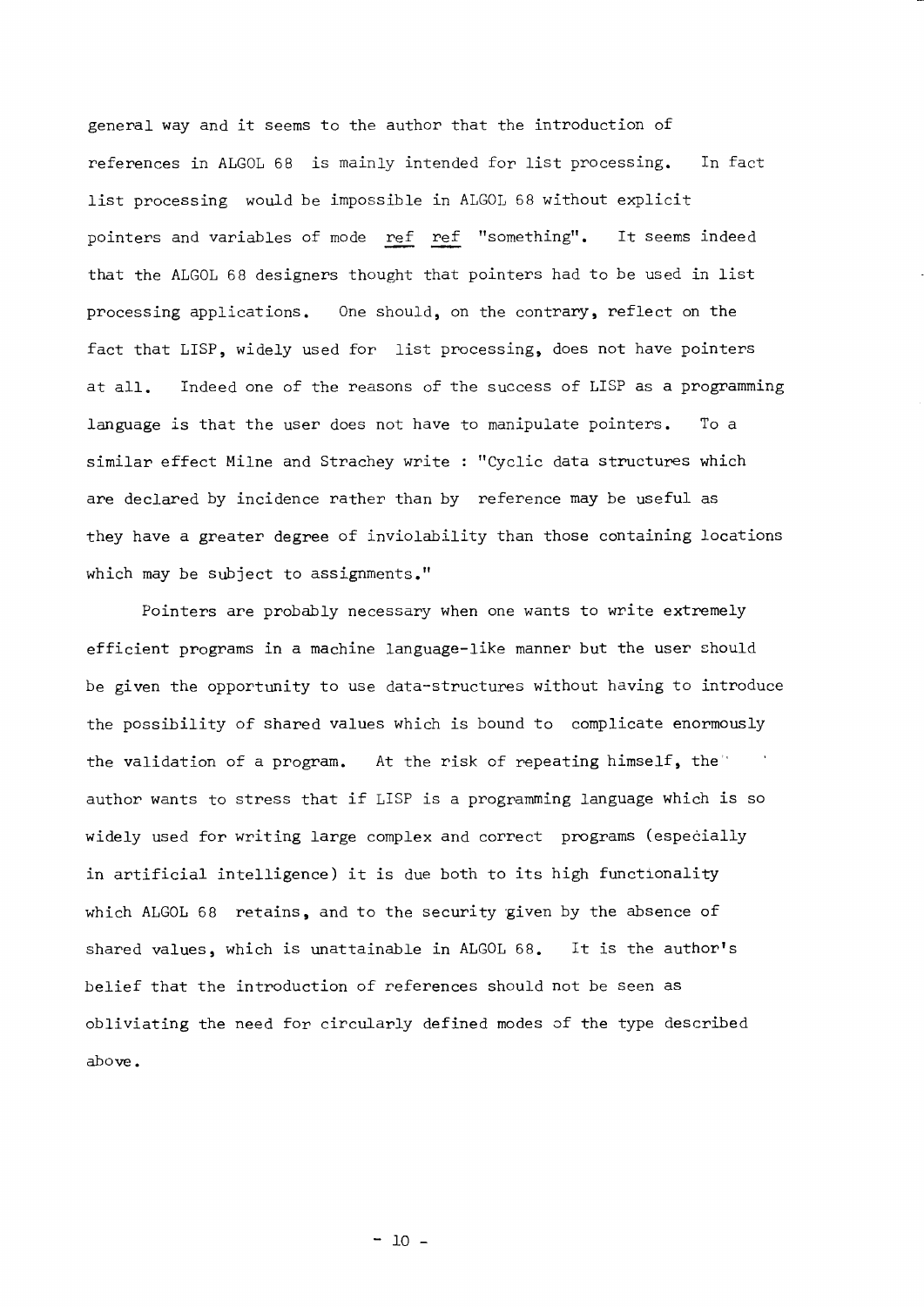#### $8.$ Arbitrary circular mode definitions are meaningful.

It is left to show that arbitrary circular mode definitions are That this is so follows from the pioneering work of Scott meaningful. 71, 72 and 76), explicited in Wand ( $74$ ) and Lehmann (76).  $\left($ This is not the place to expose the mathematics of this approach but it can be said that, in complete analogy with circular definitions of functions, a circular mode definition can be seen as defining an initial solution to an equation of type X=T(X) over a suitable category of domains, and for a suitable functor T. The initial solution comes in the form of an object in the category of domains D and two inverse  $D \stackrel{\Phi}{\rightarrow} T(D)$  satisfying a certain isomorphisms between D and T(D) : universal property. The isomorphisms  $\phi$  and  $\psi$  equip D with operations and make D an (universal) algebra.

A very general category of domains Dom is defined in Lehmann (76) and a large number of sub-categories of Dom can be seen to be adequate too. The basic data-types : integers, reals, booleans can easily be considered as objects in the category of domains. One more basic data-type should also be considered: 1 consisting of only one object, (it is the initial object in the category of domains and corresponds to the ALGOL 68 void). The main mode constructors can be interpreted as functors in the category of domains : proc is  $\rightarrow$ , struct is x, union is  $\theta$ , as is shown in Lehmann (76). A mode definition (circular or otherwise) is then interpreted as defining the initial fixpoint of a domain equation. For the interpretation of the isomorphisms see example 4 below.

The P functor of Lehmann ( $76$ ) suggests a powerset mode constructor which does not exist in ALGOL 68. The mode constructor row could be expressed as a proc ; ref can only be given a mathematical meaning in the presence of a model of the store.

 $-11 -$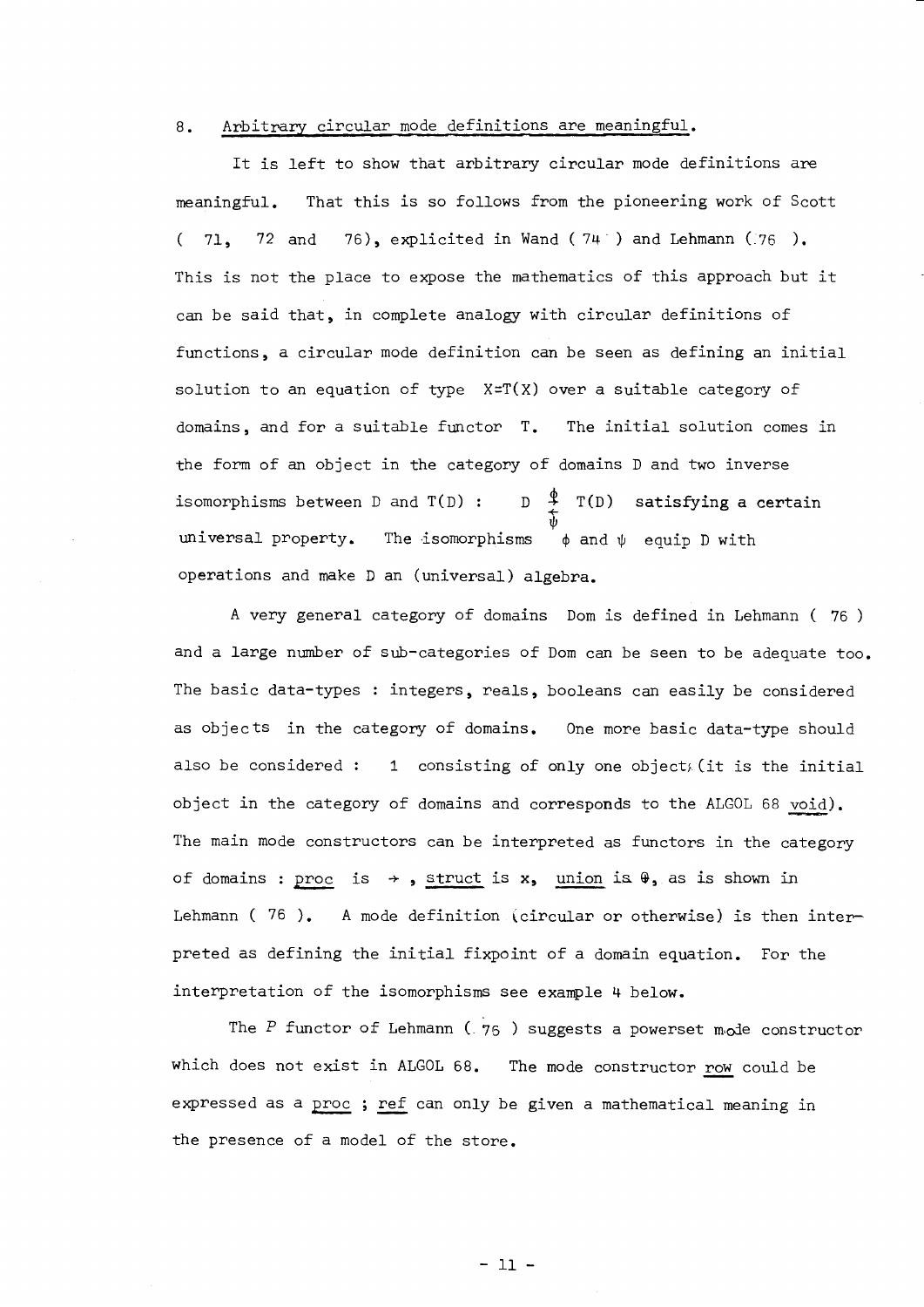#### Examples  $9.$

- mode fun =  $proc (fun)$  fun  $1)$ defines the initial fixpoint of  $D \cong [D \rightarrow D]$  which is 1, the one point domain.
- mode notfun = proc notfun  $2)$ defines the initial fixpoint of  $D \cong [D + 1]$  which is 1 also.
- $3)$  $mode$   $a$  =  $a$

defines the initial fixpoint at D≅D which is 1.

 $(4)$ mode latom = union (void, struct (atom head, latom tail)) defines the initial fixpoint of D≅ 10ATOMx D and gives names to part of the isomorphisms. Let  $S \oint_C 1\theta A T O M \times S$  be the initial fixpoint of the above Clearly  $\phi$  sends the empty list to the unique object equation. of 1 and the non-empty lists into a pair consisting of their top and their tail. Its inverse  $\psi$  sends the unique of 1 to the empty list and every pair of an atom and a list into the list resulting from pushing the atom on the list. Symbolically  $\phi(p)$  = if empty (p) then  $\bot_1$  else top(p) x tail(p)

 $\psi$  = null  $\theta$  push

- Note\_1: In examples 1) and 2) the procedures have been considered to be without side-effects and global variables, which was a gross simplification. To be more general would involve introducing Environments and Stores as in Milner-Strachey.
- Note 2: Arbitrary circular definitions are now available in any data-types, not only those of type procedures.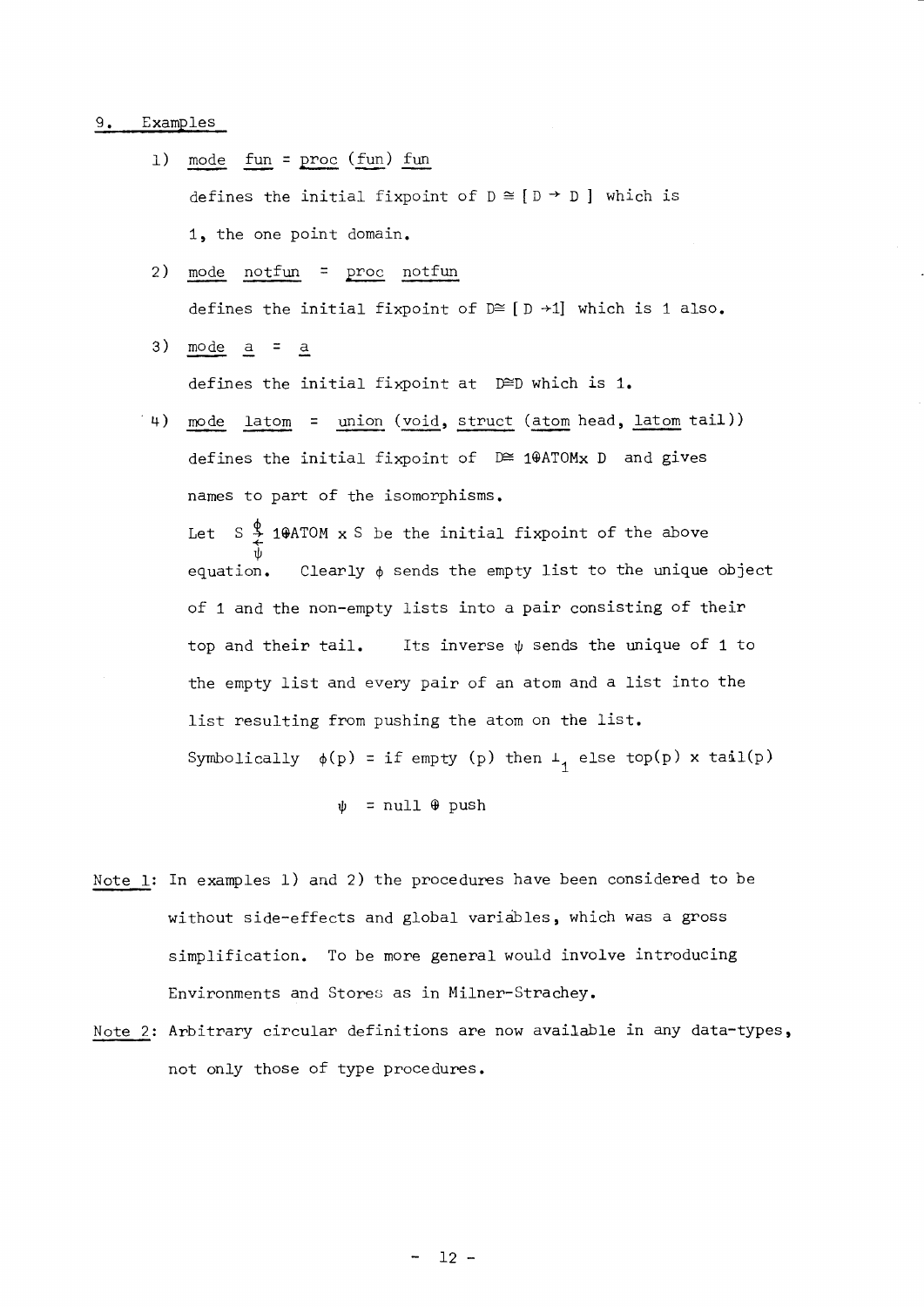## 10. Implementation.

To adopt a policy of unlimited use of circular mode-definitions would involve a departure from the half-stated policy of ALGOL 68 which is that mode-definitions define templates fon stonage allocation and of checking for equivalent modes.

On the finst point one can only notice that mode-definitions do not anyway define templates known to the user. As Tanenbaum writes : "When an integer variable acquires a new value, as in  $i:=3$ , the bit pattern for the integer 3 is put into location  $i$ . Obviously, assigning sin to f  $(f:=sin)$  is not going to cause a copy of the procedure's machine code to be stuffed into the variable f. The ALGOL 68 compiler writer must determine how to implement this, but presumably he will assign pointers to the procedure's code and environment (or the equivalent) to  $f.''$  And later he says :"You may be wondering how unions are implemented. Presumably the compiler will have to reserve enough space in a united variable for the largest of the alternatives (or if that is too painful, perhaps only a pointer will be stored)."

Clearly the user, when he defines new modes, does not have to know how they will be stored and sometimes hidden pointers are involved. This is very much to the taste of the author who tends to think that all pointers should be hidden from the user.

On the second point the author agrees with those many people who think that mode-equivalencing should not take place at all. Nonequivalencing of different modes allows the user to use the type-checking facilities in order to ensure correctness of his programs.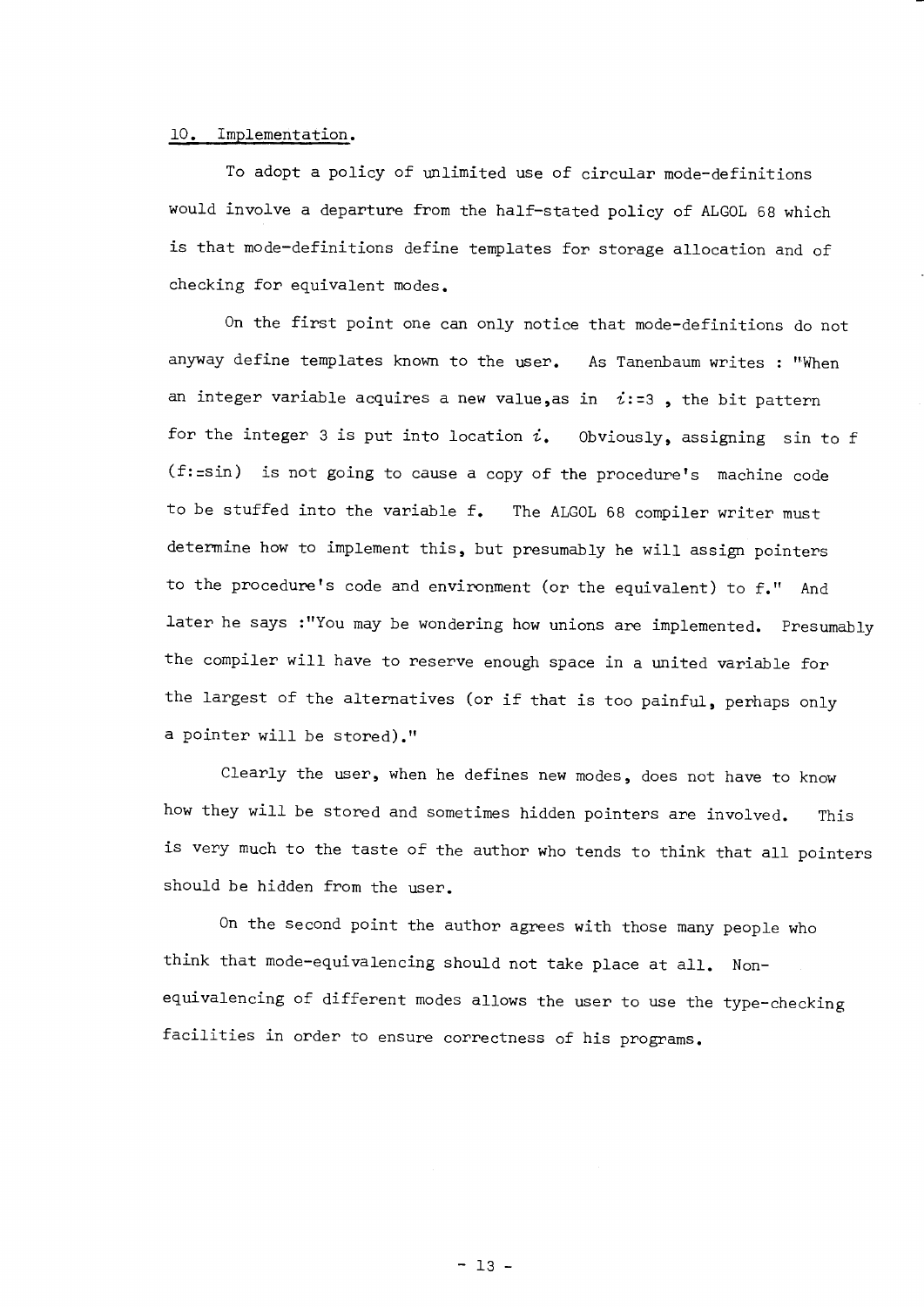Once it is admitted that mode definitions do not directly yield templates for storage and that there should be no equivalencing of modes a programming language with full capabilities for circular definitions can be implemented.

# 11. Conclusion

The above remarks were aimed at showing that a programming language as powerful as ALGOL 68 and with more general mode-definition facilities can be defined with a very natural semantics.

 $\sim 10^{11}$  and  $\sim 10^{11}$